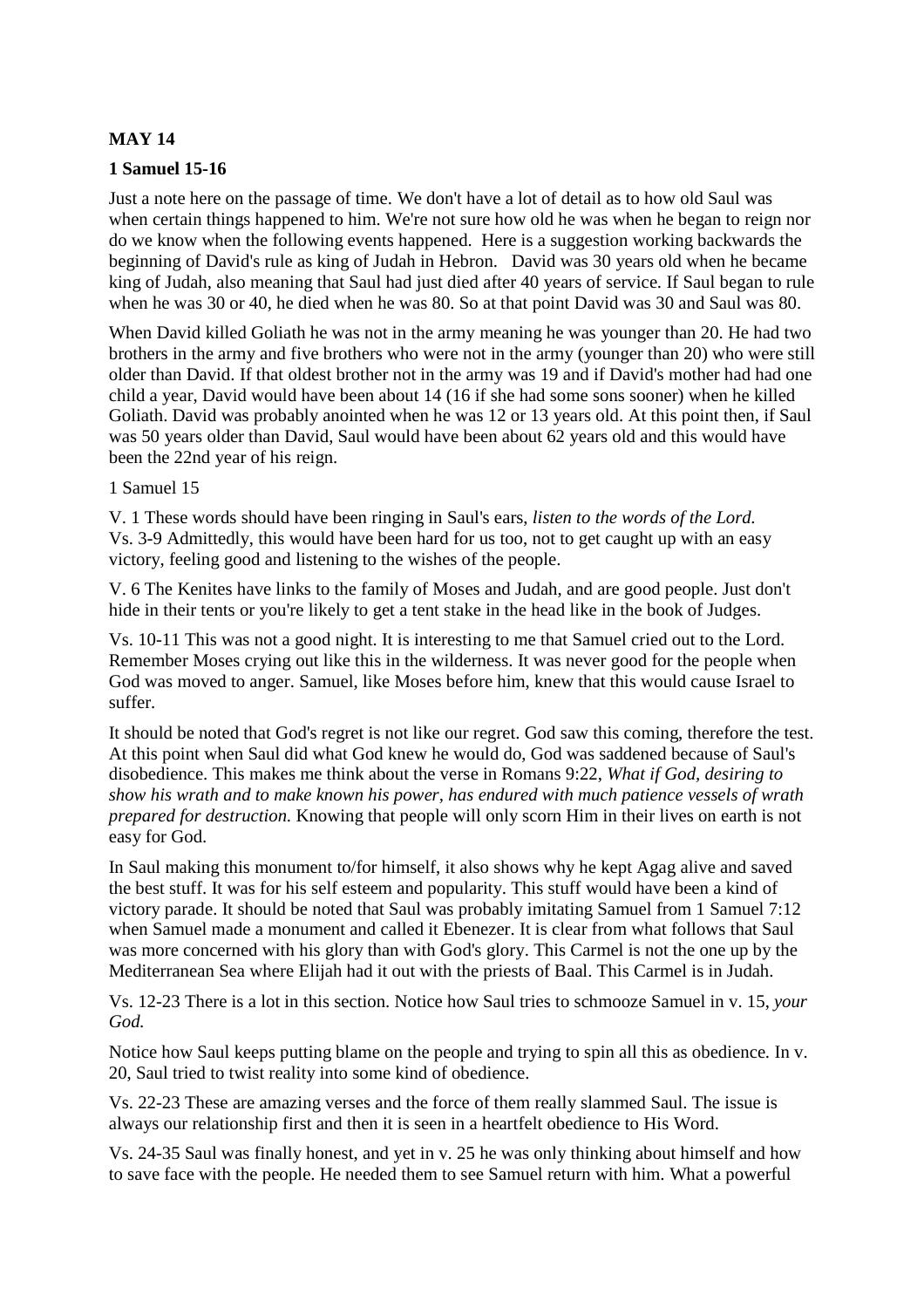image of confused spirituality. I have seen this and it is something you can't fight. Its irrationality defies logic and argument. When a person's ego is placed before honesty with the Lord, everything becomes stained and confused.

Samuel relented and went with Saul, but this also seems like the beginning of Saul becoming dangerous and seriously defensive of his kingship.

1 Samuel 16

V. 1 I don't think that the Lord waited a long time before He spoke to Samuel. We know that God doesn't change His mind, but works according to His foreknowledge, election and purpose. Therefore, choosing a king, and particularly David as king, was not a new plan. If there had been no Saul, and if the people had patiently waited and sought God, David would have been king anyway.

It is another lesson in waiting. The people didn't wait, and God gave them what they wanted. Saul didn't wait at Gilgal, and the people stayed; but had he waited, God would have blessed him. As disciples, we don't want God to work in and around us in spite of ourselves. We want to follow Him, and that often means seeking Him continually over time and waiting for His clear leading.

V. 2 Notice that God took Samuel's concern seriously and gave Samuel a plan. Saul had become a dangerously insecure man.

V. 4 Who were they afraid of? Samuel or Saul? If it was Samuel, his judgeship must have been a very "Obey God and no fooling around" kind of ministry to the people. After all, he had just recently slashed Agag to pieces in 1 Samuel 15:33. On the other hand, you wonder if the people understood how deeply dangerous and insecure Saul was and that Saul was keeping his eye on Samuel.

Vs. 6-7 Even Samuel looked at the outward appearance when thinking about a king. Verse 7 is the great global equalizer. It may be that right now, the greatest disciple of Christ, following Him in the harvest, reaching the lost and making disciples, works in the shadows of oppression and will die in obscurity, poverty and injustice. The Lord looks upon the heart and Jesus told His Twelve in Matthew 10:26, *So have no fear of them, for nothing is covered that will not be revealed, or hidden that will not be known.* 

2 Chronicles 16:9 *For the eyes of the LORD run to and fro throughout the whole earth to give strong support to those whose heart is blameless toward him.*

V. 13 Notice again that the Spirit *rushed upon David*. It was probably after this that David had his run-in with the lion and bear. In a way, it is weird to think that if the Spirit in us wanted to show His stuff, we could do almost anything. I think we see more of the Spirit when we are abiding in Christ and following Him in the harvest. And to think, our work in the harvest hardly ever involves hand-to-hand combat with wild animals.

V. 14 This was in fact *an evil spirit* sent to afflict Saul. To be fair, Saul still had recourse to go to God and ask for healing. The problem was that Saul had departed from God. We can't see yet how deeply dark Saul's heart was, but when we see it, it will be shocking.

Apparently God does this to all of His servants named Saul. The outcome depends on the heart of that particular Saul. The following Saul was in love with the Lord and had the burning heart of a disciple.

2 Corinthians 12:7-10 *So to keep me from becoming conceited because of the surpassing greatness of the revelations, a thorn was given me in the flesh, a messenger of Satan to harass me, to keep me from becoming conceited. Three times I pleaded with the Lord about this, that it should leave me. But he said to me, "My grace is sufficient for you, for my power is made perfect*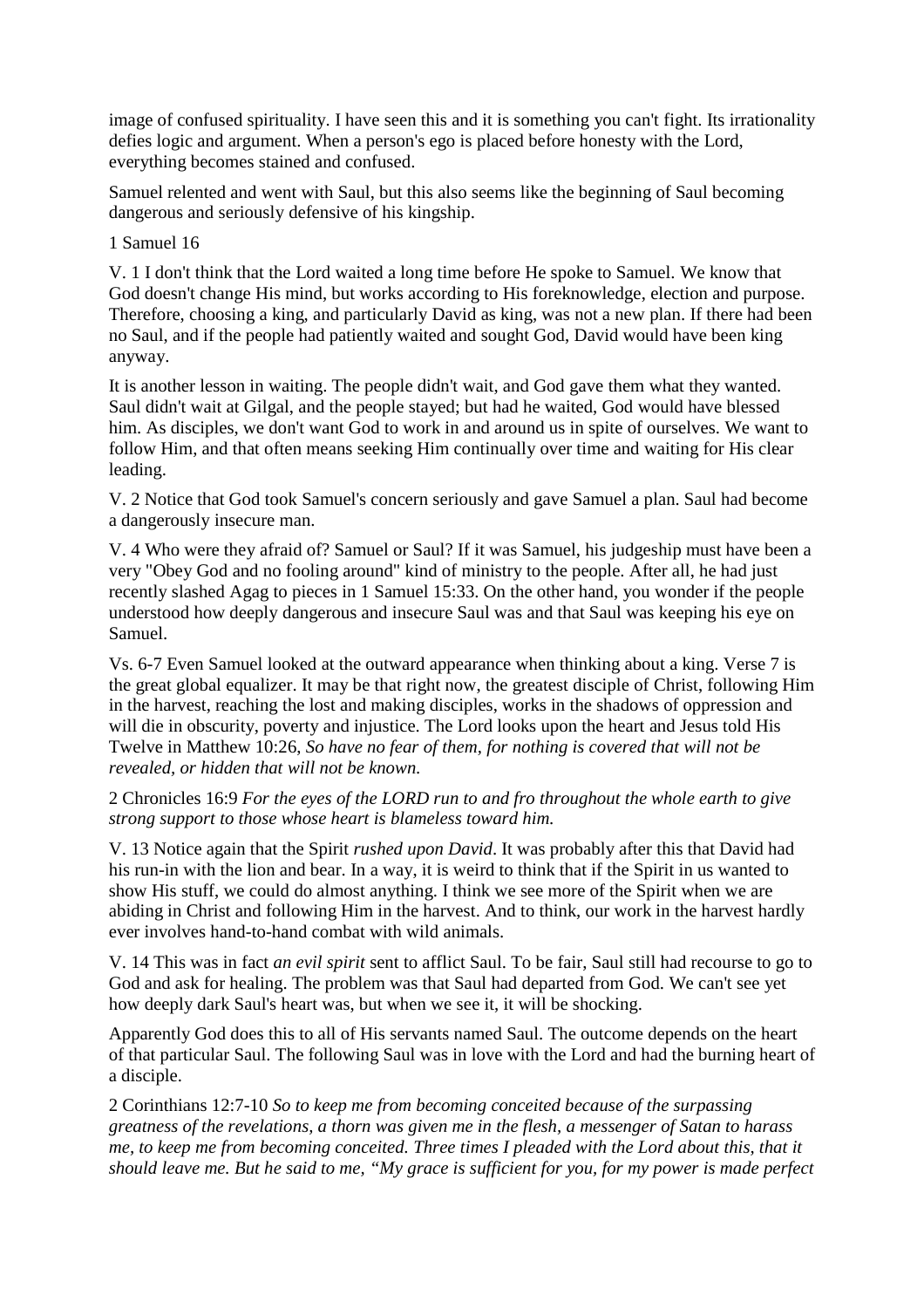*in weakness." Therefore I will boast all the more gladly of my weaknesses, so that the power of Christ may rest upon me. For the sake of Christ, then, I am content with weaknesses, insults, hardships, persecutions, and calamities. For when I am weak, then I am strong.*

Vs. 18-23 I have to admit that this is confusing, unless Saul had some sort of dementia. When David comes to fight Goliath, Saul seems to have forgotten who David is. It could be that some of this is a summary editorial note, referring to David's entire service to Saul. Still, it makes sense to me that Saul was so brooding about his life and insecurity that he didn't take much notice of the young teen playing the music, upon whom the Spirit and the kingship rested. Interestingly, the Spirit working in David was soothing Saul.

A possible timeline here is that David is about 12-13 here. Saul will reign for about another 17 years. David served Saul off and on, returning to his home. Saul will get better and not need David as much. There will be some years of calm. The situation with Goliath will happen when David is 15-18. By the time David is 20 he will begin running from Saul. David will become king over Judah in Hebron when he is 30, and it is another 7.5 years before he becomes king of the entire nation. This means that David will have 10 years of running from Saul and living in Ziglag (16 months) to cry out to God, learn of God's constant faithfulness and steadfast love, and see God deliver him many, many times. And he'll write some great psalms.

For us as disciples we learn from Saul to obey the Word and love the Lord. Once the mission or a church or an outreach becomes about us, we begin to become like Saul. Loving the Lord keeps us safe and balanced.

As we see the story move on to David, we learn, as we have before, that God often trains His chosen servants through hardship and waiting as they follow.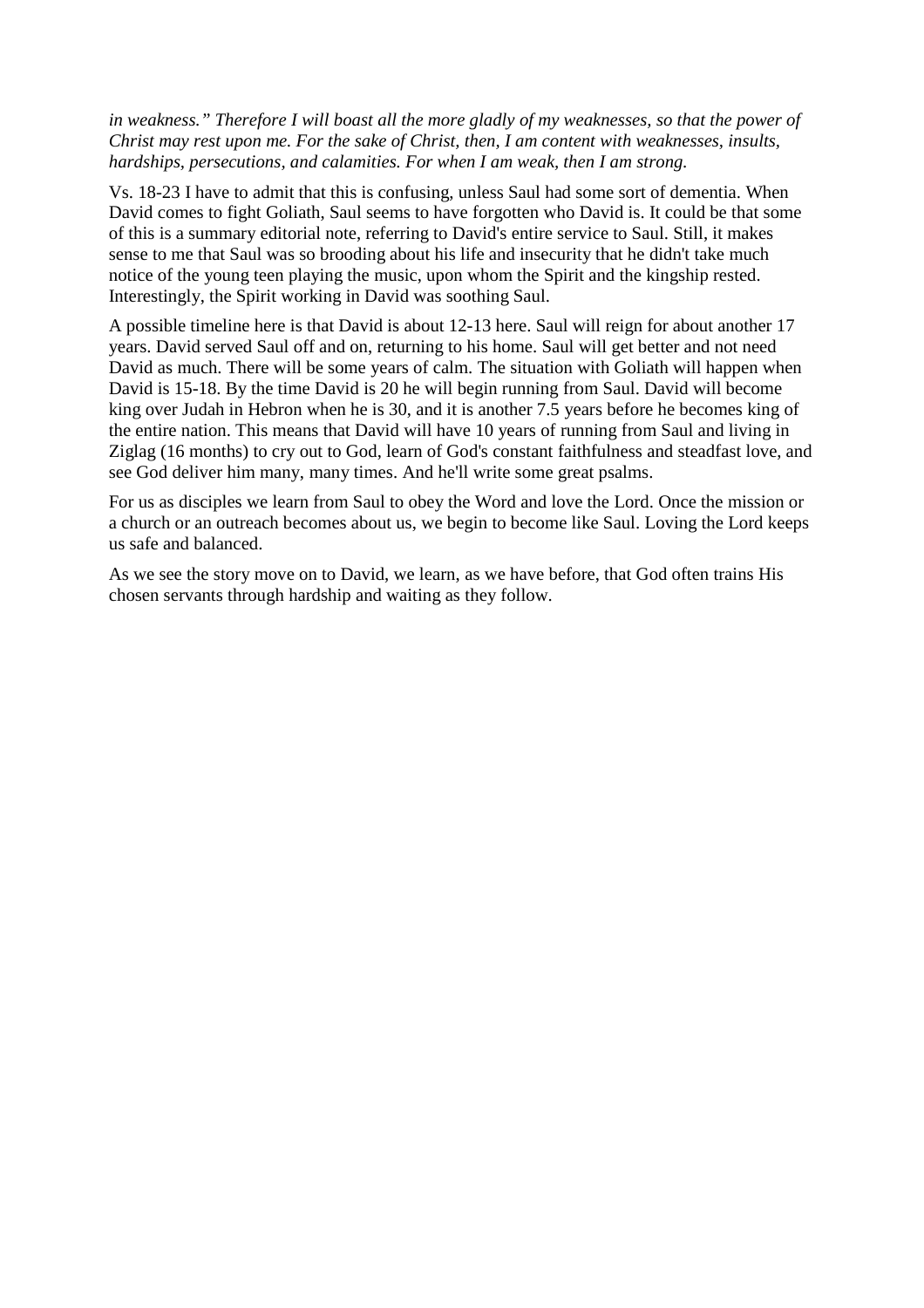### **John 7:53-8:20**

Now you probably see the note in your Bible that this well beloved story of Jesus is not included in the oldest and best manuscripts.

There is a time in seminary when you realize that there is another level of maturity that has to be reached in order not to lose your mind, because you understand, begrudgingly, that knowing the Greek and Hebrew doesn't really answer all the questions. In fact, studying the Bible, sometimes, creates more questions and contradicts some of a person's long held beliefs. This is an example thereof.

According to the Bible Knowledge Commentary-NT, pp. 346-347, and everyone else, these verses (7:53-8:11, the story of the woman caught in adultery) are an interruption in the text from John 7:52 to John 8:12. They differ in the quality of the Greek, meaning John didn't write these verses, and the oldest and most reliable manuscripts don't have this story. Apparently it was a story that John told, but never included in his writing. It means that as this story circulated among churches, some copyist, years later, decided to insert this story here. What does this mean for us?

First, it means that we have very reliable documents. Why? Because we have so many manuscripts and so many parts of the New Testament (many more than any other book from those times) that we can compare and know what the original Bible looked like. It isn't that we have 87% and have to guess what that missing 13% is. Rather, we have 120%, and with that, we can compare manuscripts and figure out not only when, but also where, an error might have come into the lineage of a text family.

Second, forgeries, even by the "well-meaning," were never tolerated because the men of old knew what was at risk in the copying and transmission of the Bible. The guy who wrote 3rd Corinthians was high up the food chain, but when he was discovered, he lost his job and pension. He was run out of town, and rumor has it that he worked at Walmart© as a greeter for the rest of his life.

Third, without getting too wishy-washy, it might be that God did allow the story to be included for a reason. The story is true to Jesus' character and doesn't contradict anything. I wouldn't base the gospel on this story, and knowing there is doubt about the story, I wouldn't base a lot of argument upon it. I would recognize in a mature fashion that godly men, and some of the brightest and best Greek scholars, say that it doesn't fit here. Yet, no one denies that it fits to Jesus and the conflict He was having in Jerusalem. I would still use it, but carefully.

Vs. 1-11 Notice that they brought the woman, but not the man. This suggests it was a trap for the woman so that this situation would become a trap for Jesus. According to the law, in the case of adultery, there were always two deaths. The Jews were forbidden by Rome to put anyone to death.

No one knows what Jesus wrote, but whatever happened here, the older and more mature responded first.

Vs. 12-20 After the morning session of teaching, Jesus came into the Treasury or the Court of Women. Jesus' first outburst had come as a procession brought water for cleansing into the temple. Then, He had screamed out that He was the living water. The outburst that takes place here was during the lighting of the giant lamps that hung in this court. Appropriately, Jesus presents Himself to Israel as *the light of the world*. Jesus was very direct. I'll bet His disciples were very embarrassed.

Vs. 13-18 This argument with the Pharisees sounds like what happened back in John 5. The leaders were still stuck on the same petty arguments. But Jesus' testimony was based on both His